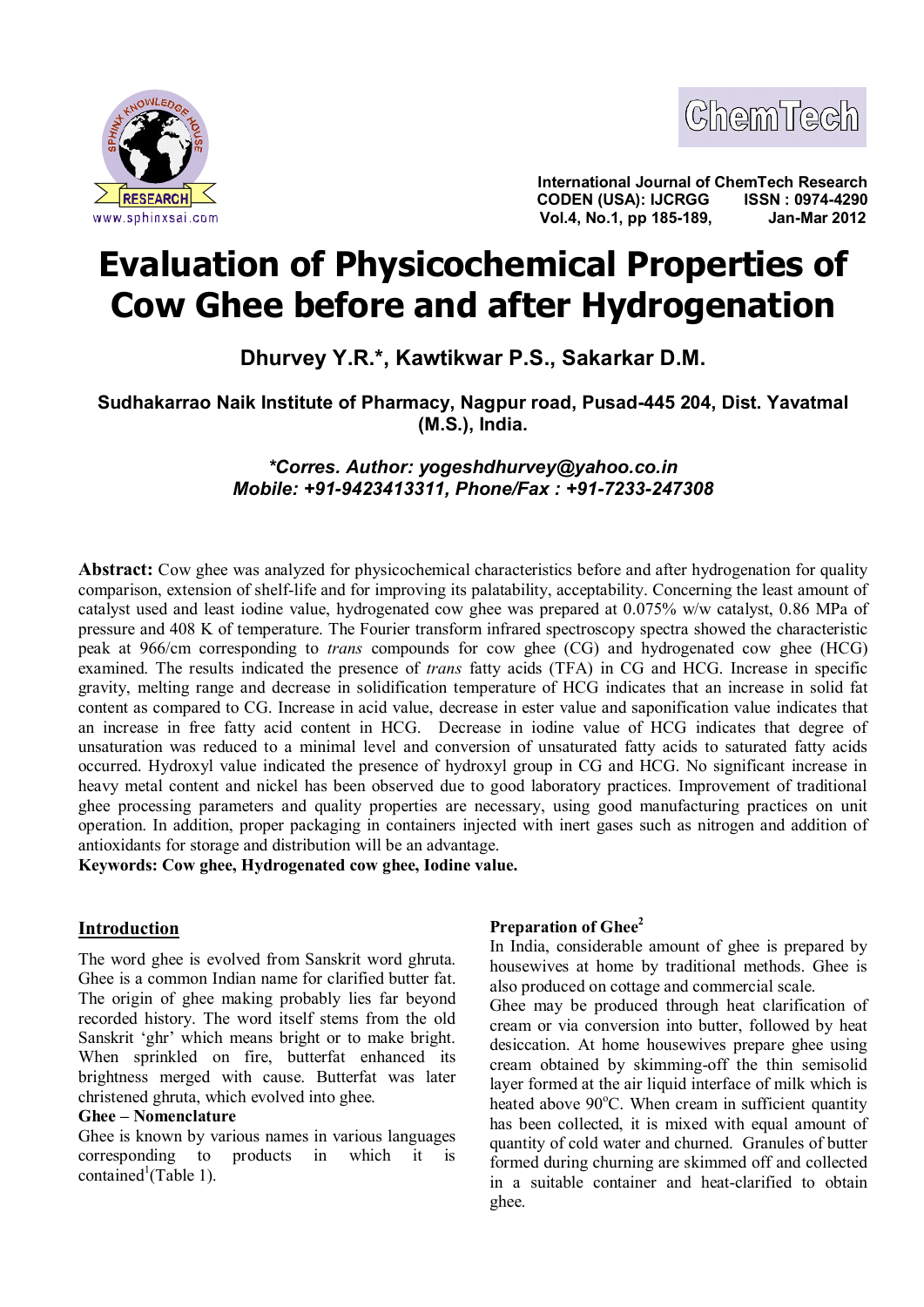Traditionally, ghee is produced both on the domestic scale by first converting milk into curd by fermentation process (*Lactobacilli*), churning curd to produce butter and subjecting butter to heat clarification to yield the final product.

Clarification by heat is done either on an open fire or in a steam-jacketed hemispherical kettle. During initial heating of butter, extensive frothing takes place, which must be controlled to avoid losses associated with boil-over. As the moisture evaporates and frothing subsides caramelization of curd particles is noticeable. At this stage frothing completely subsides and emission of moisture bubble also ceases. Heating is discontinued as soon as curd particles attains desired golden yellow or brown colour. The residue is allowed to settle and clarified fat is decanted.

Cow ghee is of special medicinal interest.<sup> $3-18$ </sup> Cow ghee is used as hot melt coating agent in the design of sustained release pellets.<sup>19</sup> Fats and oils exhibit certain physical and chemical characteristics for differentiation. Exact procedures have been laid down by many statutory bodies world over. In India, the best known methods are those published by Indian Standard Institution,<sup>20</sup> The Indian Council of Agricultural Research<sup>21</sup> and the Ministry of Food and Agriculture. $^{22}$ 

The determined analytical characteristics are of course reflections of the nature of the constituents which make up the fat. Fats are almost entirely triglycerides of fatty acids. Since glycerol only constitutes about 10%, it is the nature of the fatty acids and the manner of distribution of these acids as glycerol tri-esters which determine the various characteristic exhibited by the whole fat. Ghee is unique among natural fats in that it contains a large proportion of fatty acids and as a consequence, many of its characteristic is quiet distinctive. Hydrogenated oils are manufactured by hydrogenation of vegetable oils, during which a reduction in the unsaturation of oils and an increase in the isomerization at the double bonds take place. The *trans* isomers thus formed affect the physical and chemical properties of the final products as they have higher melting points and greater stability.<sup>23</sup>

Physicochemical characteristics are of basic importance for cow ghee before and after hydrogenation which has been evaluated. Of these, melting range, Solidification point, Specific gravity determines the physical characteristics. Acid value determines number of mg of potassium hydroxide required to neutralize the free acids in 1.0 g of the substance. The ester value determines the number of mg of potassium hydroxide required to saponify the esters in 1.0 g of the substance. The hydroxyl value is the number of mg of potassium hydroxide equivalent to hydroxyl content of 1.0 g of the substance. Iodine

value is the number of g of iodine absorbed by 100 g of the substance. The peroxide value is the number that expresses, in milliequivalents of active oxygen, the quantity of peroxide contained in 1000 g of the substance. Saponification value determines the number of mg of potassium hydroxide required to neutralize the free acids and saponify the esters contained in 1.0 g of the substance. The term "Unsaponifiable Matter" in oils or fats refers to those substances that are not saponifiable by alkali hydroxides but are soluble in ordinary fat solvents and to products of saponification that are soluble in such solvents. The anisidine value (AV) is defined as the 100 times the optical density measured in a1-cm cell of a solution containing the 1 g of the substance to be examined in 100 mL of a mixture of solvents and reagents. Total oxidation value (TOV) is defined by the formula:

 $2PV + AV$  in which PV is the peroxide value and AV is the anisidine value

## **Material and Methods:**

All chemicals and reagents used were of analytical grade and were procured. The salt-free butter was purchased from Gourakshan centre, Amravati, India. Double distilled water was used throughout the study. Parr hydrogenator was used to carry out hydrogenation using nickel as a catalyst.

### **Fourier Transform Infrared Spectroscopy**

Fourier Transform Infrared Spectroscopy (FTIR) is a rapid analytical technique that measures vibrations of bonds within functional groups. *Trans* absorption region was found to be in the range of 995–937/cm with a peak at  $966/cm.^{24}$  FTIR spectral studies were carried out using an FTIR spectrometer (Perkin Elmer Spectrum 2000, Norwalk, CT). The samples were smeared onto KBr windows and the spectra were recorded from 400 to 4000/cm.

### **Laboratory Processed Cow Ghee**

The salt-free butter was purchased and processed into ghee using industrial creamery butter method.<sup>25, 26</sup> Butter was melted at  $60^{\circ}$ C and transferred into a boiling pan at  $90^{\circ}$ C to drive off moisture. It was finally clarified at  $115^{\circ}$ C, allowed to sediment, decanted, filtered and packed for analyses.

#### **Preparation of hydrogenated ghee**

The hydrogenation process was carried out in a 2-liter batch agitated reactor with a 4-bladed disk turbine. Hydrogenation reaction is carried out at different temperature, pressure and concentration of catalyst so as to get least the iodine value of hydrogenated cow ghee and meet the specifications of USP30-NF25. $^{27}$ Concerning the least amount of catalyst used and least iodine value, hydrogenated cow ghee was prepared at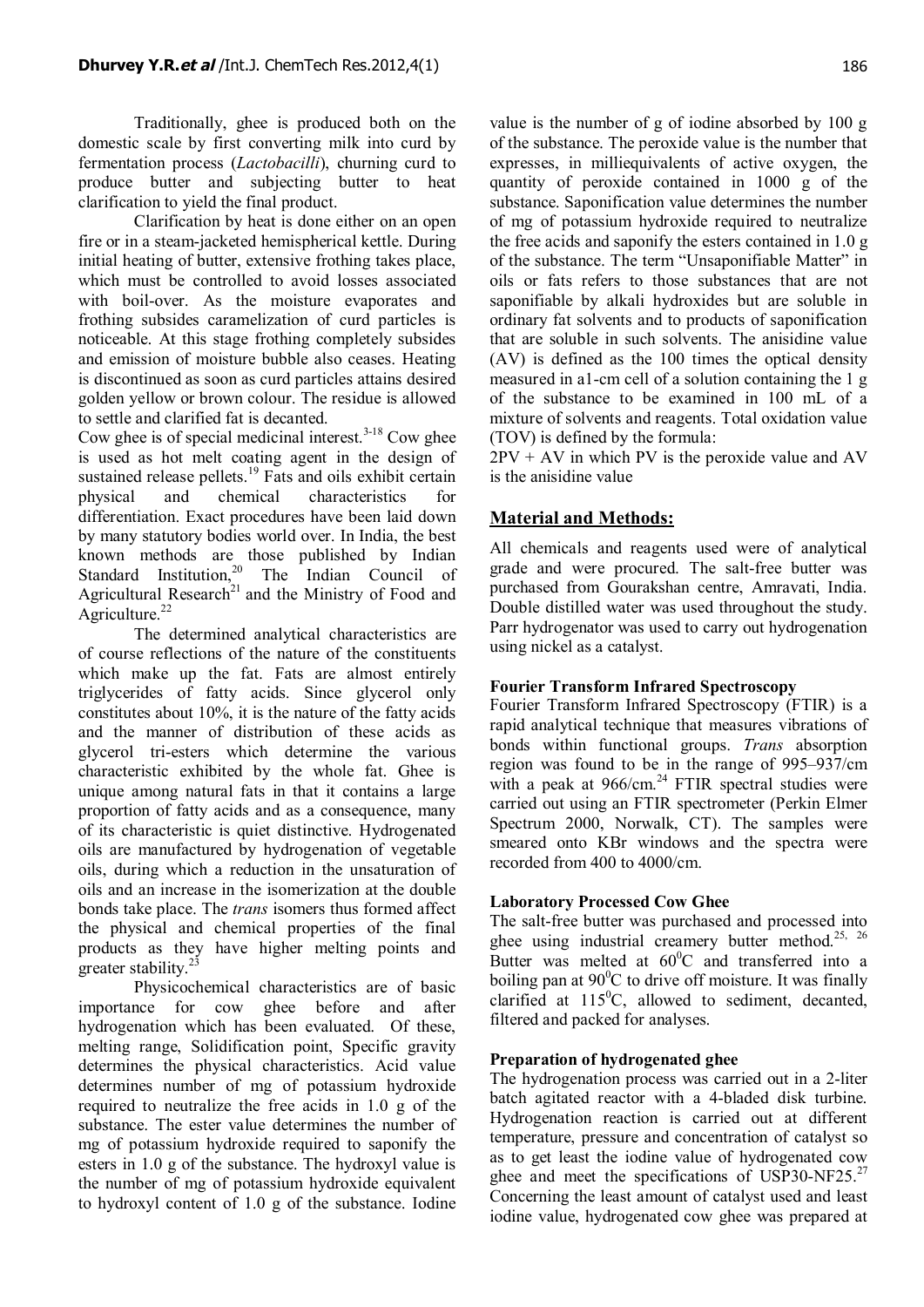0.075% w/w catalyst, 0.86 MPa of pressure and 408 K of temperature.

0.075% w/w of catalyst, nickel on silica/alumina, was transferred into the reactor and subsequently nitrogen was purged to remove the air inside the reactor. For changing the salt and/or oxide forms of the catalyst to the active metallic form, hydrogen was blown on the catalyst at the flow rate of 100 ml/min at  $300^{\circ}$ C for 4 hours. After cooling to room temperature, a 500-ml cow's ghee was filled and heated to 408 K desired temperature. When achieving a certain temperature, the reactor was pressurized to get 0.86 MPa of pressure with hydrogen and the agitator was operated at the rotational speed of 500 rpm. Hydrogenated cow ghee was cooled to  $80^{\circ}$ C and the catalyst was removed by vacuum filtration. The products were kept hermetically in the amber glass bottles at room temperature.

The physicochemical properties of Cow Ghee before and after hydrogenation includes melting point, heavy metals, , specific gravity, acid value, ester value, hydroxyl value, iodine value, peroxide value, anisidine value, saponification value, unsaponifiable matter, solidification temperature, TOV were determined by the standard methods described in USP30-NF25.<sup>27</sup>

#### **Statistical Analysis**

The *t*-test was performed on all the collected mean data obtained from physicochemical evaluation.<sup>28</sup> Significance was accepted at  $p \leq 0.05$ .

## **Results and Discussion:**

### **The FTIR Spectra**

The FTIR spectra of the CG and HCG showed a distinct absorption peak at 966/cm (Fig. 1), which is a characteristic of *trans* compounds.<sup>29</sup> This indicated the presence of TFA in CG and HCG. Physicochemical Parameters of CG and HCG (Table 2) showed that increase in specific gravity, melting range and decrease in solidification temperature of HCG indicates that an increase in solid fat content as compared to CG. Increase in acid value, decrease in ester value and saponification value indicates that an increase in free fatty acid content in HCG. Decrease in iodine value of HCG indicates that degree of unsaturation was reduced to a minimal level and conversion of unsaturated fatty to saturated fatty acids occurred. Hydroxyl value indicated the presence of hydroxyl group in CG and HCG. No significant increase in heavy metal content and nickel has been observed due to good laboratory practices.



**FIG. 1 FTIR SPECTRUM OF HCG INDICATING THE PEAK FOR** *TRANS***-FATTY ACIDS**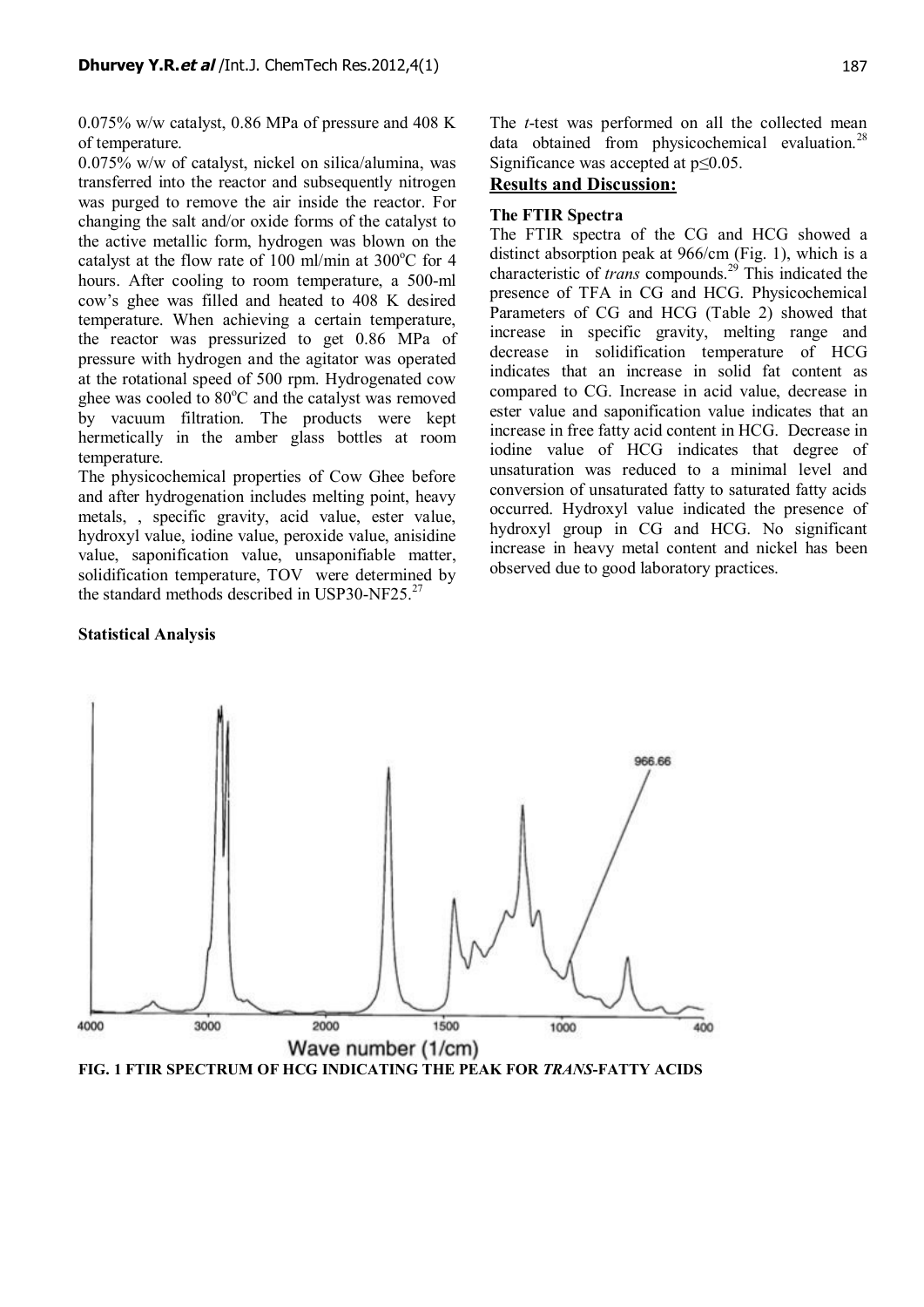| Languages             | Name                                                           |  |
|-----------------------|----------------------------------------------------------------|--|
| Sanskrit              | Ghruta                                                         |  |
| Hindi and North India | Ghee                                                           |  |
| South Indian          | Neyi, nai                                                      |  |
| Arabic                | Samna, semna, samn                                             |  |
| Persian               | Roghan                                                         |  |
| Spanish               | Mantequilla fundida                                            |  |
| English               | Butteroil, butterfat, clarified butter, dehydrated butter, dry |  |
|                       | butterfat                                                      |  |
| French                | Beurre fondu, graisse de beurre                                |  |
| German                | Butteroel, butterschamelz, floess butter                       |  |
| Italian               | Buro fuso, burro cotto, burro colato                           |  |

**Table 1 Names of Ghee in Various Languages and Societies**

#### **Table 2 Physicochemical Parameters of CG and HCG**

| Sr.No.         | Physicochemical                        | CG                  | <b>HCG</b>          |
|----------------|----------------------------------------|---------------------|---------------------|
|                | Parameters                             | $(Mean \pm S.D.)$   | $(Mean \pm S.D.)$   |
|                | Specific gravity* $(g/cc)$             | $0.9390 \pm 0.0007$ | $1.1230 \pm 0.0005$ |
| $\overline{2}$ | Melting range $(^0C)$                  | 37.2-37.4           | 41.8-44.2           |
| $\overline{3}$ | Acid value*                            | $0.374 \pm 0.02$    | $0.482 \pm 0.02$    |
| $\overline{4}$ | Ester value*                           | $224.126 \pm 0.03$  | $223.918 \pm 0.03$  |
| 5              | Hydroxyl value                         | $16.436 \pm 0.16$   | $16.430 \pm 0.13$   |
| 6              | Iodine value*                          | $36.72 \pm 0.217$   | $3.46 \pm 0.114$    |
| 7              | Peroxide value*                        | $8.1 \pm 0.245$     | $10.22 \pm 0.286$   |
| 8              | Saponification value                   | $224.5 \pm 0.14$    | $224.4 \pm 0.14$    |
| 9              | Unsaponifiable Matter* $(\%)$          | $0.9232 \pm 0.0037$ | $0.9872 \pm 0.0070$ |
| 10             | Solidification temperature $({}^{0}C)$ | 21.0-22.2           | $16.2 - 18.4$       |
| 11             | Anisidine value*                       | $10.14 \pm 0.167$   | $17.24 \pm 0.261$   |
| 12             | Heavy metals* $(\%)$                   | $0.0006 \pm 0.0001$ | $0.0008 \pm 0.0001$ |
| 13             | Limit of nickel $(\mu g/g)$            | >0.1                | >0.1                |
| 14             | TOV*                                   | $26.34 \pm 0.59$    | $37.68 \pm 0.81$    |

All the determinations are carried out five times. \*Indicates the significance ( $p \le 0.05$ )

### **Conclusion**

According to this study, the use of good manufacturing practices on unit operations is important.

Processing of good quality industrial Cow ghee requires facilities such as a separator, pasteurizer, butter churn, a ghee pot and efficient filters.<sup>25,26</sup> Proper packaging material is another very important item required for storage and distribution and to prevent tempering and contamination.<sup>25,26</sup> Usually lacquered tins or cans and Polyvinyl Chloride (PVC) containers are ideal to prevent permeability, oxidation, rancidity and tempering.30-32 Introduction of anti-oxidants and inert gases such as nitrogen injected into the container before packaging to create an air-tight lid may prevent air induced oxidation and may therefore improve the products quality. Concerning the least amount of catalyst used and least iodine value, hydrogenated cow

ghee was prepared at 0.075% w/w catalyst, 0.86 MPa of pressure and 408 K of temperature. From the safety point of view, it is necessary to evaluate the physicochemical parameters of cow ghee before and after hydrogenation. From observed evaluation of physicochemical parameters, CG and HCG could be safely and routinely used for nutritional and medicinal formulations

#### **Acknowledgements**

The authors thank Dr. S.B. Wagh, Principal, M.V.P.S, College of Pharmacy, Nasik for providing the facilities for hydrogenation of cow ghee. The authors would like to acknowledge helpful discussions on the manuscript with Dr. A.K. Dorle, Central Institute of Pharmaceutical Education and Research, Nagpur.